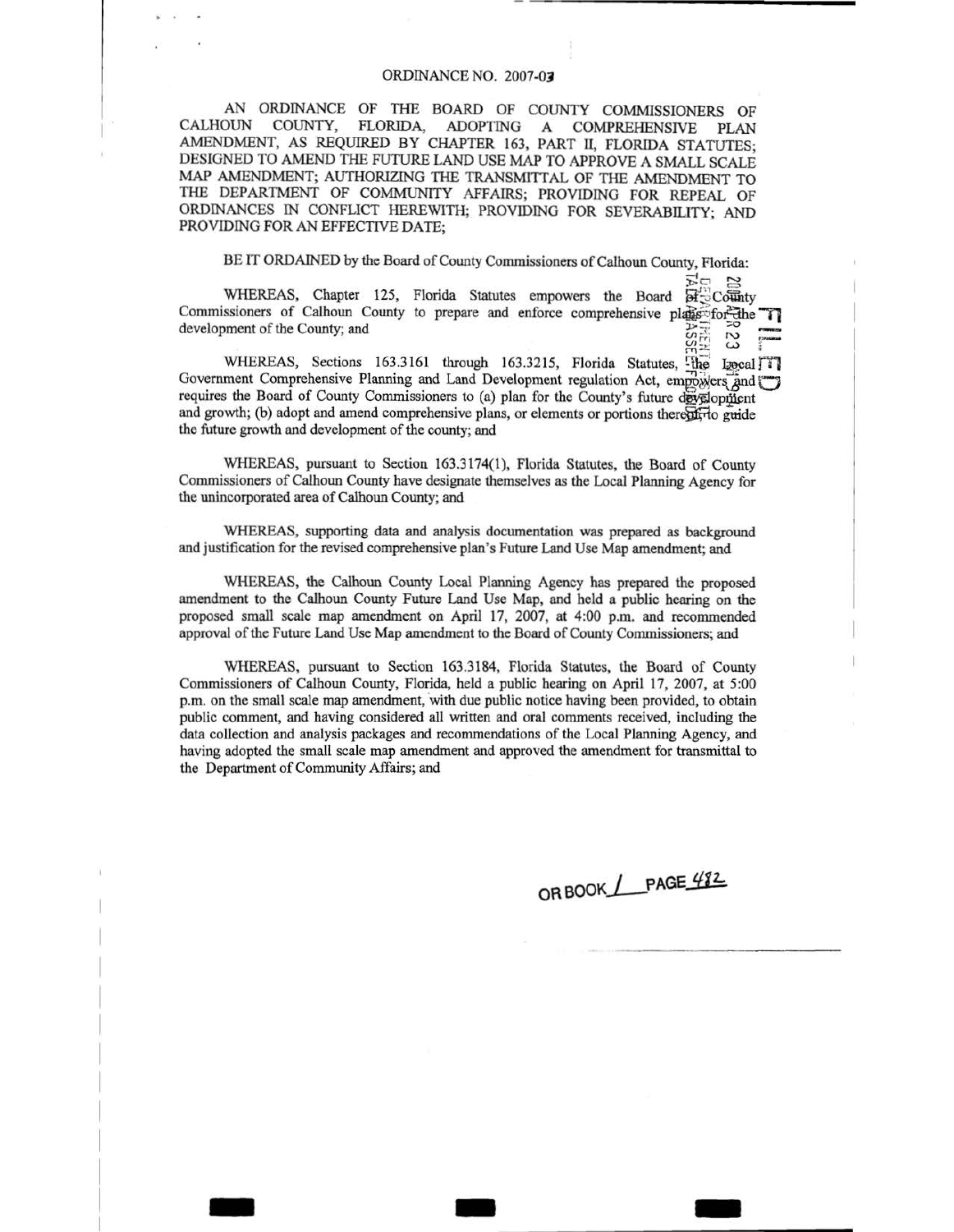WHEREAS, in exercise of its authority the Board of County Commissioners of Calhoun County, Florida, has determined it necessary and desirable to adopt the amended Future Land Use Map to encourage the most appropriate use of land, water and resources, consistent with the public interest; and deal effectively with future issues that may result from the use and development of land within Calhoun County.

- .. -

NOW, THEREFORE, BE IT ORDAINED by the Board of County Commissioners of Calhoun County, Florida, as follows:

# Section 1. Purpose and Intent.

This Ordinance is enacted to carry out the purpose and intent of, and exercise the authority set out in, the Local Government Comprehensive Planning and Land Development Regulation Act, Sections 163.3161 through 163.3215, Florida Statutes, and Chapter 125, Florida Statutes, as amended;

Section 2.. Calhoun County Future Land Use Small Scale Map Amendment.

The Future Land Use Map of the Calhoun County Comprehensive Plan is hereby amended to include the Map attached and incorporated herein. The amendment changes approximately 10 acres of land on Highway 20, from Agriculture to Mixed Use Rural Residential Land Use. This property is located in Section 2, Township I South, Range 11 West.

## Section 3. Applicability and Effect.

The applicability and effect of the Calhoun County Comprehensive Plan shall be as provided by the Local Government Comprehensive Planning and Land Development Regulation Act, Sections 163.3161 through 163.3215, Florida Statutes, and this Ordinance.

#### Section 4. Severability.

If any provision or portion of this Ordinance is declared by any court of competent jurisdiction to be void, unconstitutional, or unenforceable, then all remaining provisions and portions of this Ordinance shall remain in full force and effect.

### Section 5. Copy on File.

A certified copy of the enacting ordinance, as well as certified copies of the 2000-2010 Calhoun County Comprehensive Plan and Future Land Use Map as amended shall be filed with the Clerk of the Circuit Court of Calhoun County, Florida, and copies shall be made available to the public for a reasonable publication charge.

# Section 8. Transmittal to Department of Community Affairs.

Pursuant to Section 163.3184, Florida Statutes, the Calhoun County Commission hereby authorizes the transmittal of this Ordinance and the amended version of the Calhoun County 2000-2010 Comprehensive Plan Future Land Use Map as amended, to the Department of Community Affairs, pursuant to Chapter 163, Part II, Florida Statues.

OR BOOK / PAGE 483